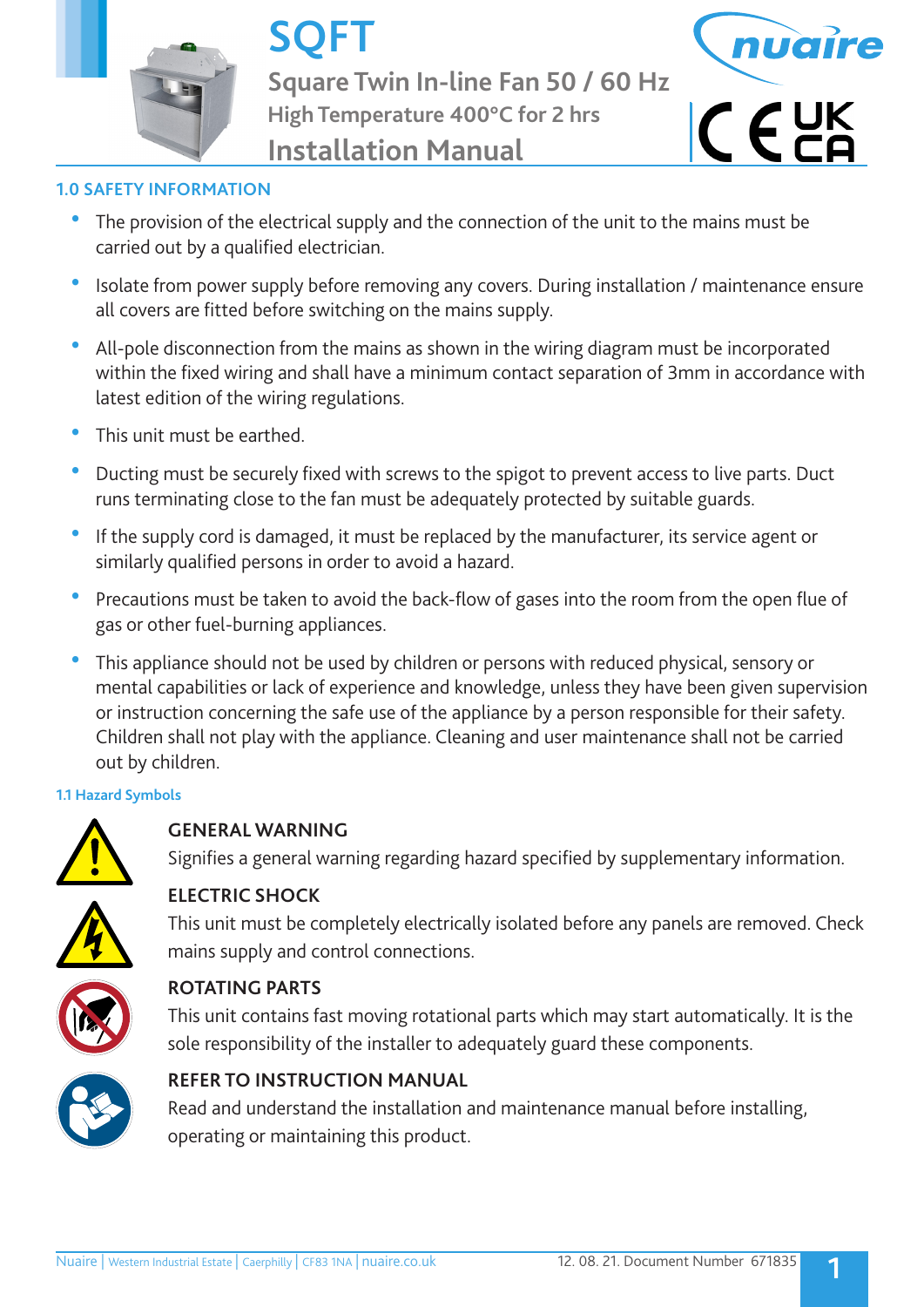This manual contains important information on the safe and appropriate assembly, transport, commissioning, operation, maintenance, disassembly and simple troubleshooting of the product.

While the product has been manufactured according to the accepted rules of current technology, there is still a danger of personal injury or damage to equipment if the following general safety instructions and the warnings contained in these instructions are not complied with.

#### •**Read these instructions completely and thoroughly before working with the product.**

•**Keep these instructions in a location where they are accessible to all users at all times.**

•**Always include the operating instructions when you pass the product on to third parties.**

#### **1.3 Personal Protective Equipment**

The following minimum Personal Protective Equipment (PPE) is recommended when interacting with Nuaire product:

•**Protective Steel Toed Shoes -** when handling heavy objects.

•**Full Finger Gloves (Marigold PU800 or equivalent) -** when handling sheet metal components.

•**Semi Fingerless Gloves (Marigold PU3000 3DO or equivalent)**  - when conducting light work on the unit requiring tactile dexterity.

•**Safety Glasses** - when conducting any cleaning/cutting operation or exchanging filters.

•**Reusable Half Mask Respirators** - when replacing filters which have been in contact with normal room or environmental air.

Nuaire would always recommend a site specific risk assessment by a competent person to determine if any additional PPE is required.

## **2.0 INTRODUCTION**

**The Twin SSFT fan range is designed for in-duct application. Manufactured from galvanised sheet steel, they are suitable for indoor and outdoor installation. They can be installed with the airflow discharging horizontal or vertically upward. Backdraught dampers are fitted to prevent internal recirculation.**

Operating range: 0°C to 90°C; up to 100% RH within the duct; please note the motor must be located in ambient temperature between -10°C to 40°C.

When conveying moisture laden air, provisions must be made to drain off any condensate from within the duct work.

Basic versions of the fan are supplied without any controls. It is the responsibility of the specifier and/or contractor to provide a suitable control for the fan and fan failure detection.

The units are designed for:

**S1 DUTY - Day to day operation and in the event of fire a one off emergency use.**

#### **2.1 Code Description:**

|                  | SQFT 45 T<br>$\begin{array}{ c c c c }\n1 & 1 & 1 & 1 \\ 1 & 2 & 3 & 4\n\end{array}$ |
|------------------|--------------------------------------------------------------------------------------|
| 1. Range:        | Square Twin In-line Fan                                                              |
| 2. Motor Poles:  | 4 or 6                                                                               |
| 3. Size:         | 1, 2, 3, 4, 5 or 6 (4 Pole Motors)<br>1, 2, 3 or 4 (6 Pole Motors)                   |
| 4. Control Type: | <b>No Suffix</b> = Speed Controllable<br>$T = Two Speed Motor Control$               |

#### **T** = Two Speed Motor Control

## **3.0 DELIVERY & HANDLING**

All equipment is inspected prior to despatch and leaves the factory in good condition. Upon receipt of the equipment an inspection should be made and any damage indicated on the delivery note. Particulars of damage and/or incomplete delivery should be endorsed by the driver delivering the goods before offloading by the purchaser.

No responsibility will be accepted for damage sustained during the offloading from the vehicle or on the site thereafter. All claims for damage and/or incomplete delivery must be reported to Nuaire within two days of receipt of the equipment.

Always handle the units carefully to avoid damage and distortion. If mechanical aids are used to lift the unit, spreaders should be employed and positioned so as to prevent the slings, webbing etc. making contact with the casing.

Note the weight from the rating plate, lift using slings attached to the four lifting eyes as (figure 1).

Always lift the unit by attaching the sling to the motor mounting arms and load spreaders must be used to prevent distortion to the fan case.

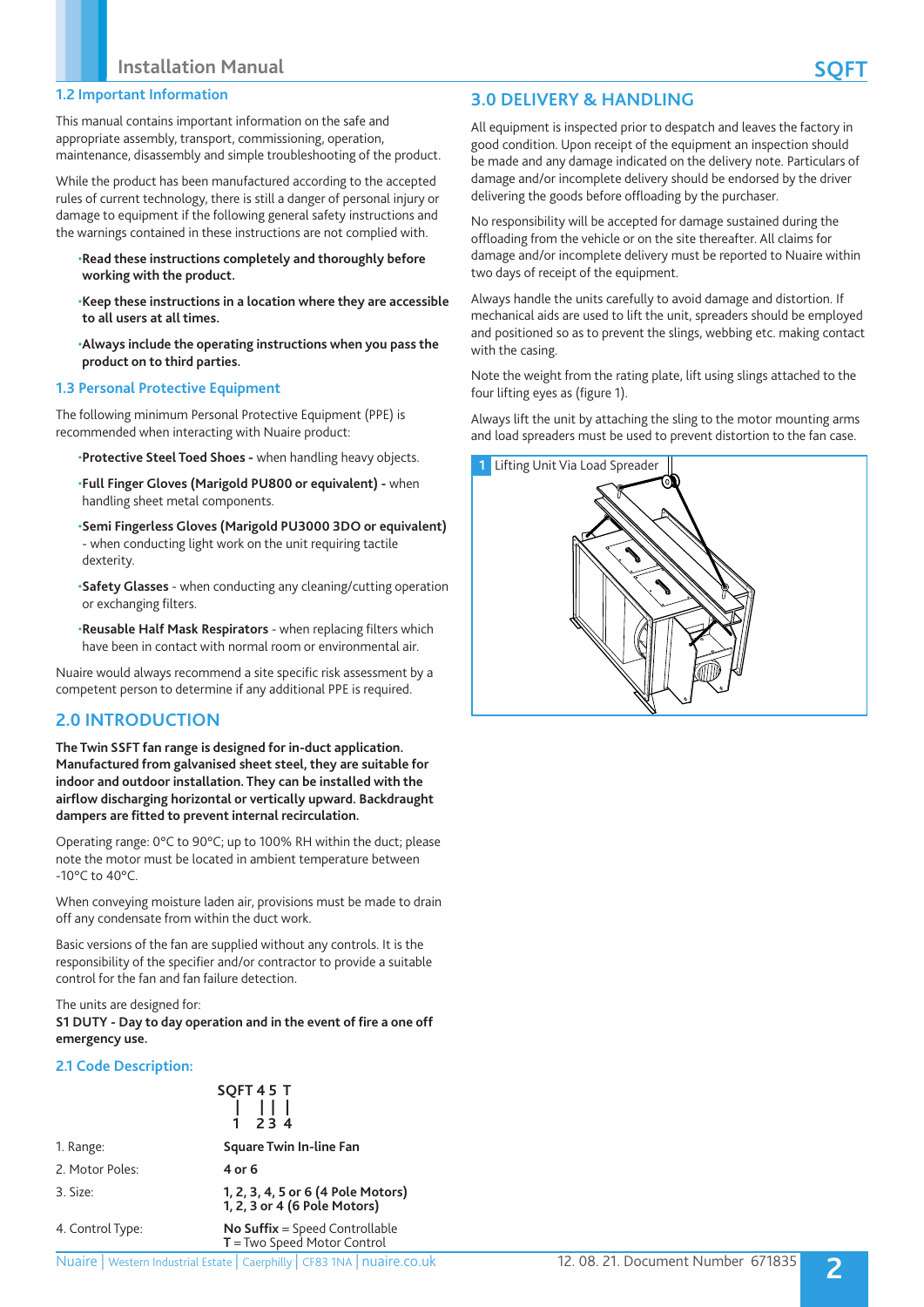## **4.0 INSTALLATION**

Installation must be completed by competent persons, in accordance with good industry practice and should conform to all governing and statutory bodies regulations i.e. IEE, CIBSE, etc. and EN standards etc.

Before commencing installation check that all material, including mounting feet and optional ancillaries are available to complete the work. Every unit is tested and serialised at works and a test certificate produced, the details are also recorded on the fan side rating plate which should also be referred to before handling and installation. Any damage or deviations should be immediately reported to the seller/ supplier/agent quoting the order and rating plate details.

#### **Ensure that there is adequate clearance for the removal of the motor/fan assembly for maintenance purposes.**

The list below states the main characteristics of the SQUIF fan range certified for operation at 400°c for 2 hours. The unit:

- Is thermally uninsulated.
- Only suitable for non-smoke reservoir applications.
- Is dual purpose i.e. suitable for day-to-day operation and one-off emergency use.
- Suitable for mounting in horizontal and vertical orientation only.

#### **4.1 Mechanical Installation**

The fans are suitable for both indoor and outdoor installation. Note that any control must be wall mounted in both indoor and outdoor situations.

The fans can be mounted with the airflow discharging horizontally or vertically upward. These units contain heavy rotating parts, please ensure any framework and structure can adequately support the weight of the unit. Do not use the flanges of the fan to support the weight of the ductwork; these must be supported separately.

The ducting must be the same dimension as the fan for at least 1m at the discharge of the fan before any transition. This is to allow the free movement of the dampers and to minimise pressure losses. We recommend the use of anti-vibration mounts to minimise the transmission of vibration into the building structure.

Rotate the fan impeller by hand to ensure free and smooth rotation and that no handling or transit damage has occurred, observe the direction of flow/direction of rotation arrow and ensure that:

#### •**All optional accessories such as support brackets, attenuators, guards, flexible connectors etc. are assembled to the fan.**

•**Support brackets are fitted appropriate for the installed attitude - vertical or horizontal.**

#### •**When offering the fan to the ducted system that both inlet and outlet connections are perfectly aligned.**

It is advisable to fit flexible connectors on either side of the fan unless there is an open-ended inlet or discharge and the fan should be supported on AV mounts. The A.V.s should be levelled off to maximise isolation and the flexible connectors correctly aligned with the fan at the correct tension.

**A.V. mounts isolate the fan only. Silencers / backdraught dampers and other "significant mass" accessories should form part of the fixed ductwork after the flexible connection.**







## **4.2 Electrical Installation**

All installation work must be planned and carried out by consideration all relevant regulations including CDM, health and safety and wiring regulations.

Ensure the electrical supply is suitable for the fan and is suitably protected by correctly selected fuses or MCB.

For 3 phase units, the electrical connections are made directly onto the terminal boxes of the motors.

For single phase units, the electrical connections are made at termination boxes at the motor mounting brackets.

Note that 3 phase motors up to 3kW (inclusive) must be wired in STAR. Motors of 4kW and above must have DELTA as the final connection arrangement.

**When the unit is operated in emergency mode smoke extract operation - all controls must be bypassed.**

#### **4.3 Motors**

Motors are totally enclosed and protected to IP55 (Dust and low pressure water jets).

Please note the requirements for maintenance of the motor. Failure to comply with regulations will invalidate any warranty claim.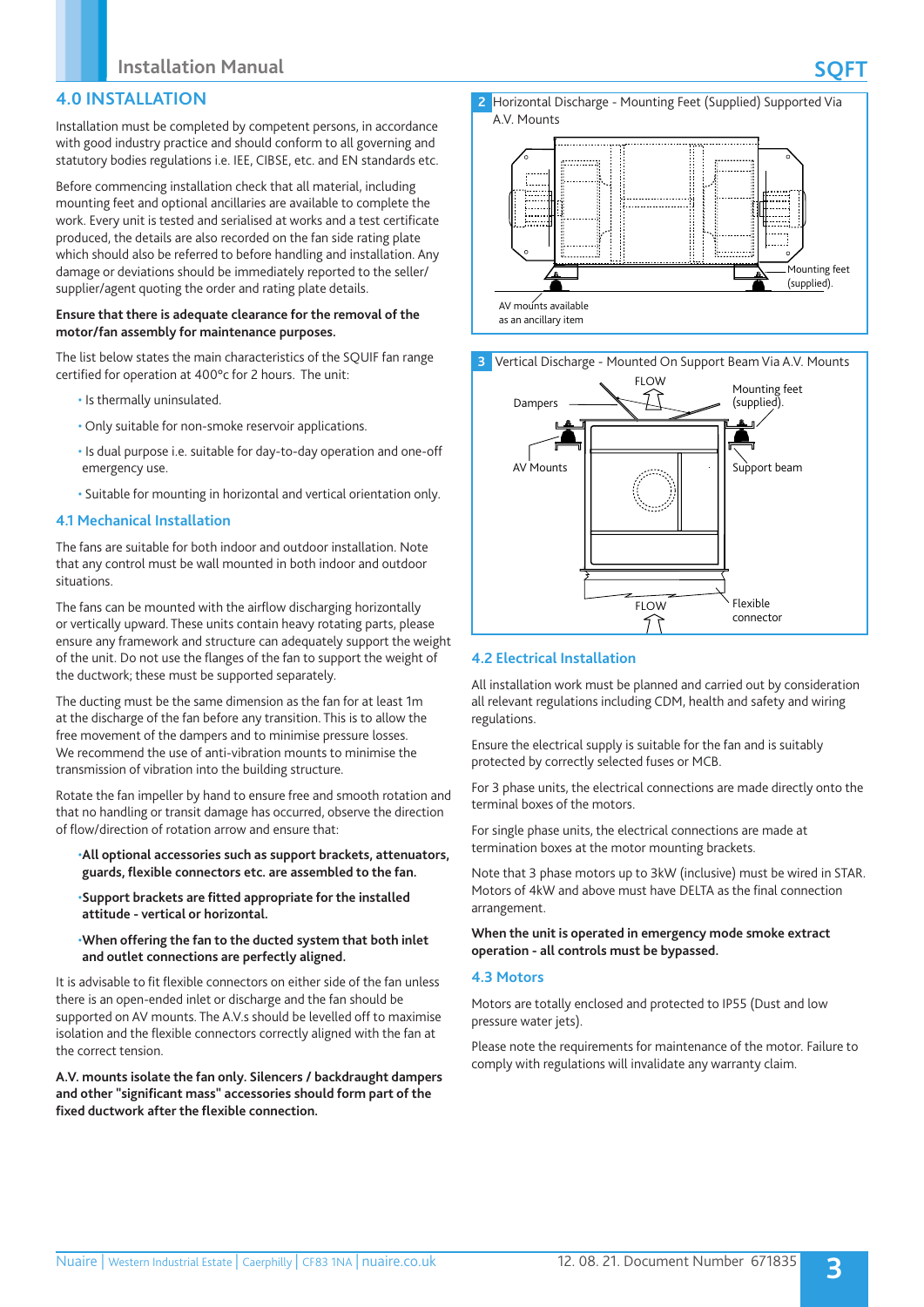## **4.4 Wiring**

These units are not supplied with any control or isolators, their selection and provision is the responsibility of the specifier/contractor.



**5** Wiring - Three Phase (3kW and Below) - Single Speed





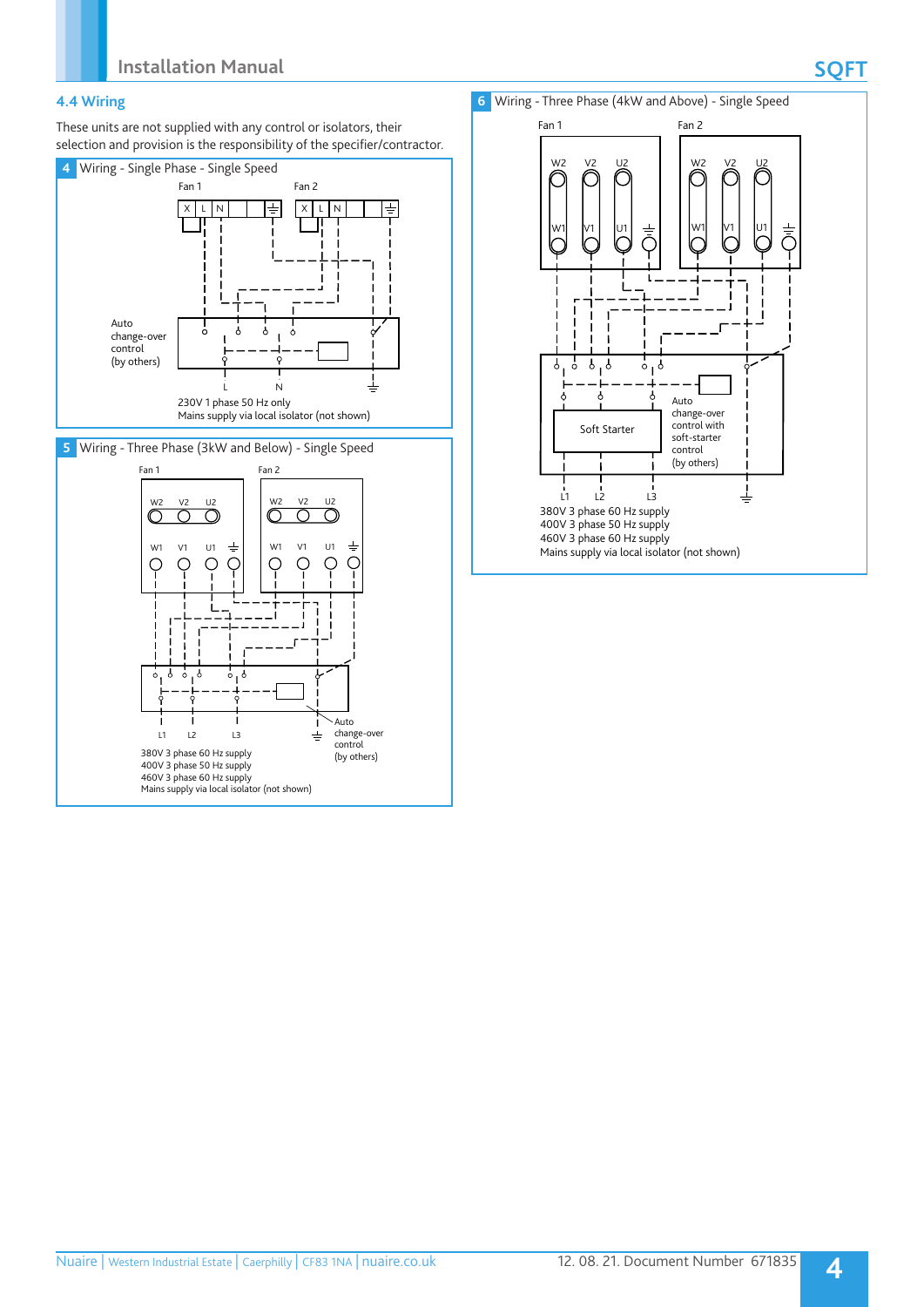## **5.0 SPECIFIC COMMISSIONING AND SERVICING REQUIREMENTS**

## 400°C for 2 hours Units for Smoke Extract

## **Exposure temperature/time: 400°C for 2 hours**

These units are used to provide a SAFETY FUNCTION for people in the event of fire in public premises or in the home: they are therefore subject to strict constraints concerning their operating and maintenance.

## Operating Constraints

i. Check on the nameplate that the selected unit corresponds to the maximum exposure temperature and duration.

ii. Non ventilated motors MUST be placed in the airflow from the driven fan. Ventilated motors can be placed outside the flow.

iii. AFTER THE UNIT HAS BEEN SUBJECTED TO ONE EMERGENCY DUTY OPERATION, IT MUST BE REPLACED.

iv. With variable speed control. Ensure that the maximum speed never exceeds the speed of the motor supplied by the mains and that the delivered power corresponds to the previous definitions. The unit should be equipped with PTC thermistors connected to the protection system during S1 duty and switched off during S2 duty (operation during an emergency).

These qualifications ensure the qualification of the driven fan by the manufacturer.

## Maintenance Constraints

**Regular service visits must be performed on the installation AT LEAST EVERY 6 MONTHS, incorporating the following checks:**

#### **i. Checking the insulation resistance (R>100 MOhms, 500V DC)**

- If the drain holes are blocked, open them to eliminate any accumulated condensation.
- If R<100 MOhms, dry the stator in an oven and check the insulation resistance. If the fault persists, replace the stator.
- The stator must be replaced 5 years after installation or after 20,000 hours of operation.

#### **ii. Cooling check**

- Ensure there is no dust or grease in the entire ventilation circuit (housing fins, motor cover/fan if fitted driven fan).
- Ensure the motor runs normally when switched on for a few minutes.

## **iii. Bearing check (C3 or C4 play)**

Run the motor during each maintenance visit. When the motor is cold, a high level of noise may be caused by the texture of the grease. This does not indicate a bearing fault.

## **S2 duty only:**

The bearings must be replaced by an identical type every 5 years. Ensure the motor runs normally when switched on for a few minutes.

## **S1 duty and Emergency in S2 duty:**

## **a) Permanently greased bearings.**

400°C range; replace on 2 pole motors after 10,000 hours of operation and on motors with 4 poles or more after 20,000 hours.

#### **b) Re-greaseable bearings**

The information on the motor nameplates must be strictly respected (grease quantity, grease quality and re-greasing frequency). The bearings must be replaced after 20,000 hours of operation.

#### **Isolation - Before commencing work make sure that the unit and Nuaire control are electrically isolated from the mains supply.**

Ensure that all mechanical and electrical connections and fixings are secure and that inlet and outlet ductwork is free of any obstruction or debris.

Briefly switch the fan on/off to ascertain correct direction of impeller rotation, compare with the rotational label fitted and correct if necessary.

Complete the test by running the fan for approximately 15 minutes, taking and comparing voltage, full load and starting currents with the fan rating label. Monitor flexible connections to ensure no leakage and AV mounts for correct alignment.

It is important that maintenance checks are recorded and that the schedule is always adhered to, in all cases, the previous report should be referred to.

## **6.1 Routine Maintenance**

•Clean all areas of unit and treat any areas of corrosion.

•Check all access doors for leakage and if necessary locks should be adjusted and any replacement gasket materials should be replaced as required.

•Check that safety grilles are secure and free of obstruction.

## **6.2 Semi-Annually**

•Thoroughly inspect the unit and its components for corrosion, acting immediately to treat/restore any damaged areas.

•All electrical terminals within the unit should be tightened.

•Check all earth connections.

•Check resilient mounts (where applicable) and replace any that have any wear or deterioration.

•Check motor for undue wear, signs of overheating and apply winding insulation and continuity tests.

## **6.3 Lubrication**

Motors are fitted with sealed for life bearings and do not require any lubrication.

## **6.4 Motor Repair**

Due to unit certification EN12101-3 and in compliance with the construction products directive, the motor must be returned to the motor manufacturer for replacement.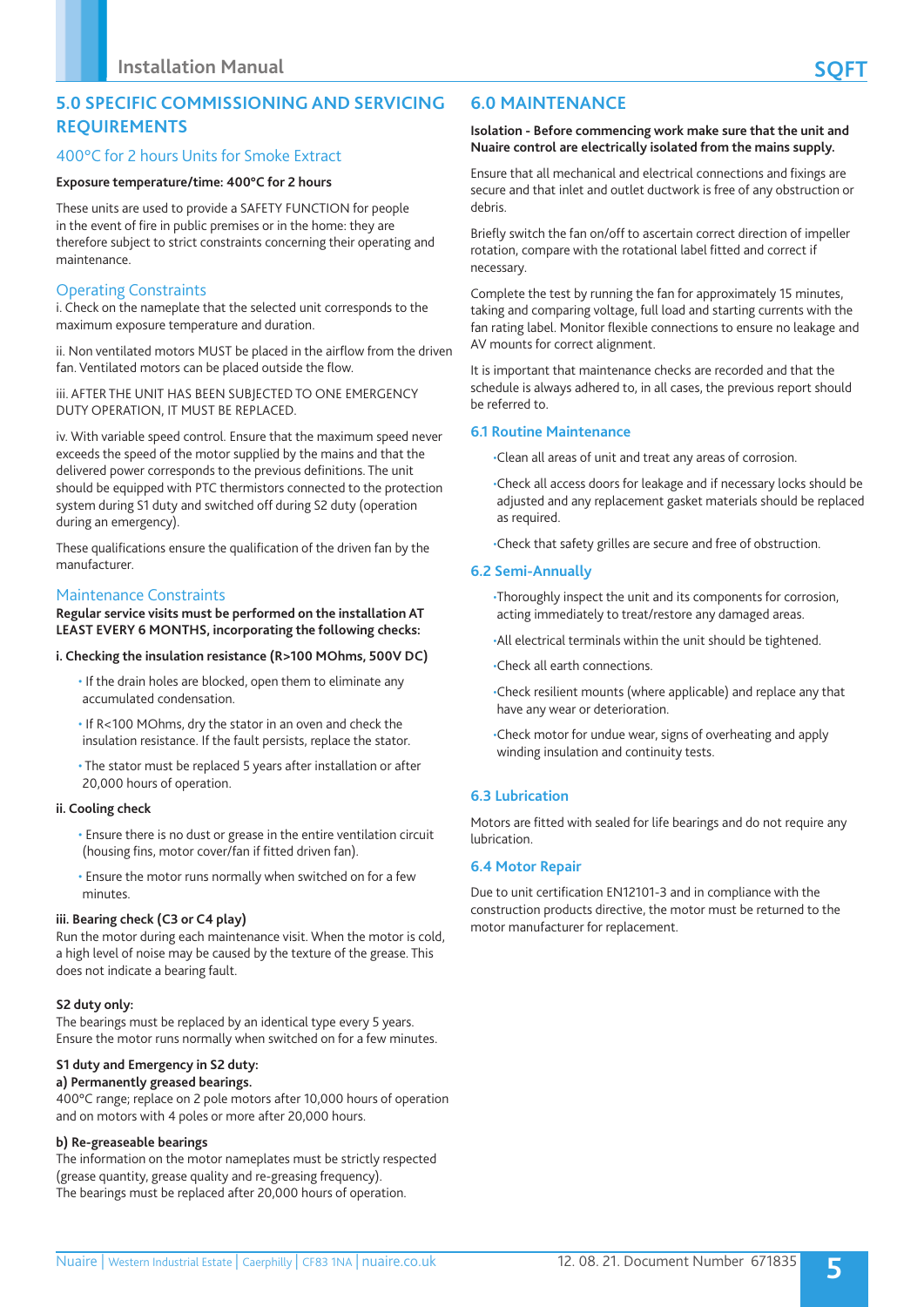## **7.0 WARRANTY**

The 3 year warranty starts from the day of delivery and includes parts and labour for the first year. The labour element is subject to full, free and safe access to the equipment as recommended by the CDM regulations. The remaining two years covers replacement parts only.

This warranty is void if the equipment is modified without authorisation, is incorrectly applied, misused, disassembled, or not installed, commissioned and maintained in accordance with the details contained in this manual and general good practice.

The product warranty applies to the UK mainland and in accordance with Clause 14 of our Conditions of Sale. Customers purchasing from outside of the UK should contact Nuaire International Sales office for further details.

**Failure to maintain the unit as recommended will invalidate the warranty.**

## **8.0 END-OF-LIFE AND RECYCLING**

Where possible Nuaire use components which can be largely recycled when the product reaches its end-of-life:

- •Fans, motors, controls, actuators, cabling and other electrical components can be segregated into WEEE recycling streams.
- •Sheet metal parts, aluminium extrusion, heating/cooling coils and other metallic items can be segregated and fully recycled.
- •Cardboard packaging, wood, used filters and other paper components can be largely recycled or fully processed in energy from waste centres.
- •Remaining items can be further segregated for energy from waste centres or, as a last resort, sent to landfill. Please call After Sales Support for further information on items not listed above.

**Ensure that Nuaire product is made safe from any electrical / water / refrigerant supplies before dismantling commences. This work should only be undertaken by a qualified person in accordance with local authority regulations and guidelines, taking into account all site based risks.**

## **9.0 AFTER SALES AND REPLACEMENT PARTS**

For technical assistance or further product information, including spare parts and replacement components, please contact the After Sales Department.

If ordering spares please quote the serial number of the unit together with the part number, if the part number is not known please give a full description of the part required. The serial number will be found on the identification plate attached to the unit casing.

# **Telephone 02920 858 400 aftersales@nuaire.co.uk**

Technical or commercial considerations may, from time to time, make it necessary to alter the design, performance and dimensions of equipment and the right is reserved to make such changes without prior notice.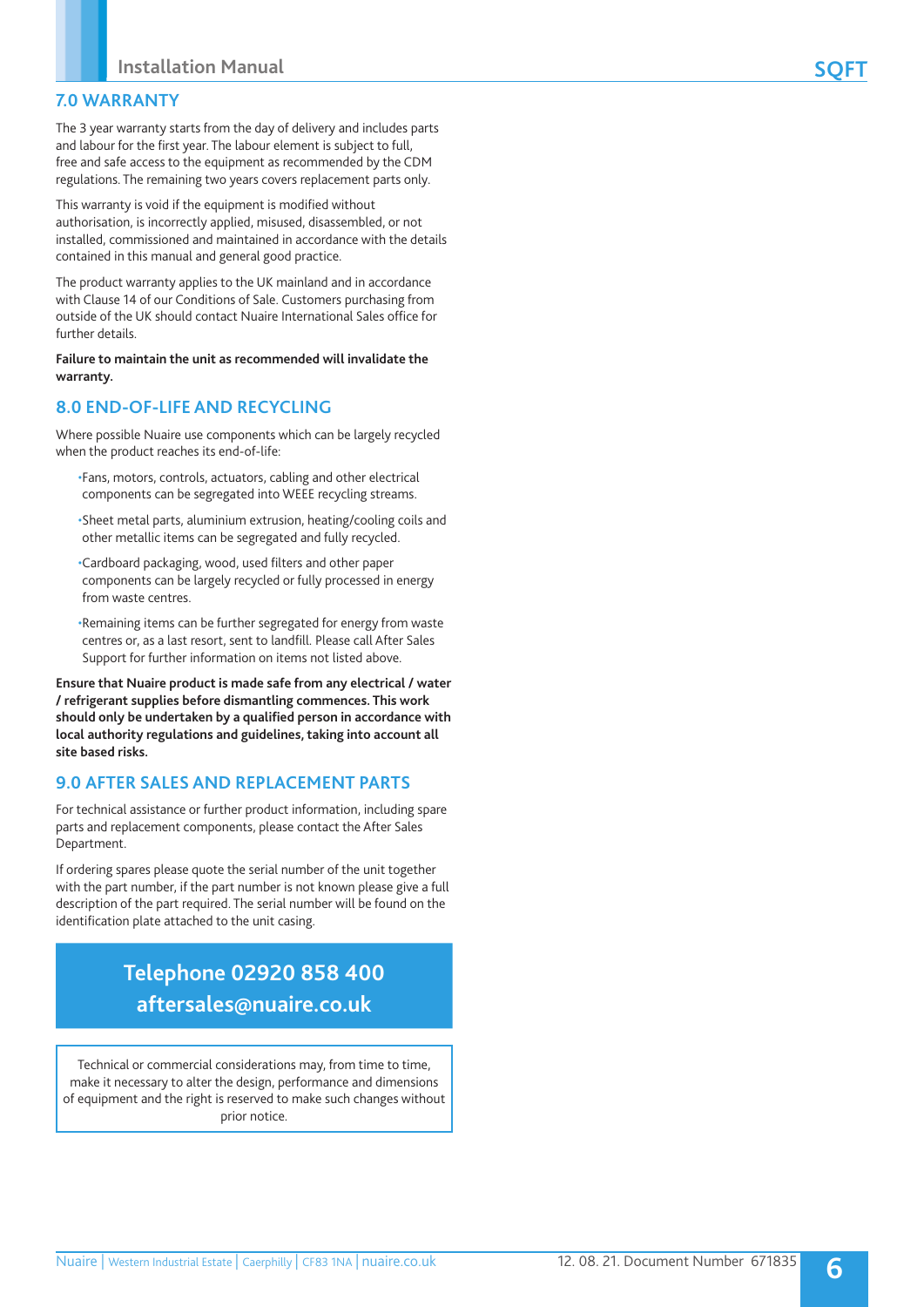# **NOTES**

**7**